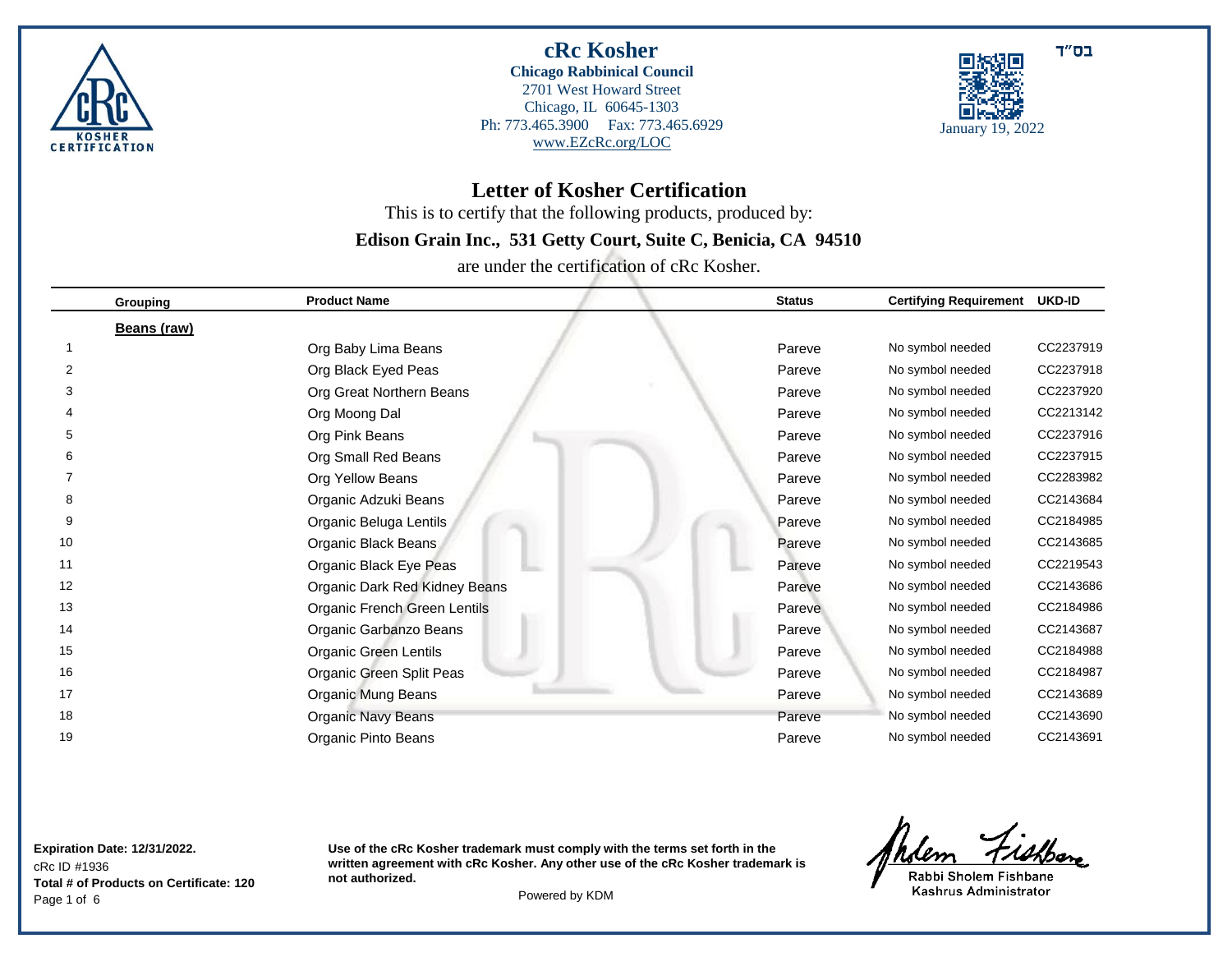



**Edison Grain Inc. - Benicia, CA**

| Grouping           | <b>Product Name</b>              | <b>Status</b> | <b>Certifying Requirement</b> | <b>UKD-ID</b> |
|--------------------|----------------------------------|---------------|-------------------------------|---------------|
| 20                 | <b>Organic Red Beans</b>         | Pareve        | No symbol needed              | CC2143692     |
| 21                 | Organic Red Split Lenitls        | Pareve        | No symbol needed              | CC2185734     |
| 22                 | <b>Organic Yellow Split Peas</b> | Pareve        | No symbol needed              | CC2184989     |
| <b>Cereals</b>     |                                  |               |                               |               |
| 23                 | Org Museli                       | Pareve        | No symbol needed              | CC2283984     |
| 24                 | Org Sorghum Crisped              | Pareve        | No symbol needed              | CC2237927     |
| 25                 | Organic Brown Rice Crispies      | Pareve        | No symbol needed              | CC2186360     |
| 26                 | Organic Corn Flakes Cereal       | Pareve        | No symbol needed              | CC2272444     |
| 27                 | Organic Crisped Quinoa           | Pareve        | No symbol needed              | CC2178165     |
| 28                 | Organic Crisped Sorghum Flakes   | Pareve        | No symbol needed              | CC2219548     |
| 29                 | <b>Organic Morning Milo</b>      | Pareve        | No symbol needed              | CC2237921     |
| 30                 | Organic Morning Milo Trio        | Pareve        | No symbol needed              | CC2213150     |
| 31                 | Organic Q's                      | Pareve        | No symbol needed              | CC2143674     |
| <b>Dried Fruit</b> |                                  |               |                               |               |
| 32                 | <b>Organic Sundried Tomatoes</b> | Pareve        | No symbol needed              | CC2186375     |
| <b>Flours</b>      |                                  |               |                               |               |
| 33                 | Org Corn Flake Crumbs            | Pareve        | No symbol needed              | CC2283980     |
| 34                 | Organic Amaranth Flour           | Pareve        | No symbol needed              | CC2143653     |
| 35                 | Organic Brown Rice Flour         | Pareve        | No symbol needed              | CC2213144     |
| 36                 | Organic Buckwheat Flour          | Pareve        | No symbol needed              | CC2143658     |
| 37                 | Organic Flax Meal                | Pareve        | No symbol needed              | CC2186366     |
| 38                 | Organic Garbanzo Bean Flour      | Pareve        | No symbol needed              | CC2213151     |
| 39                 | Organic Oat Flour                | Pareve        | No symbol needed              | CC2185743     |
| 40                 | Organic Quinoa Flour             | Pareve        | No symbol needed              | CC2143672     |
| 41                 | Organic Sesame Meal              | Pareve        | No symbol needed              | CC2186374     |

### cRc ID #1936 **Expiration Date: 12/31/2022.** Page 2 of 6 Powered by KDM **Total # of Products on Certificate: 120**

**Use of the cRc Kosher trademark must comply with the terms set forth in the written agreement with cRc Kosher. Any other use of the cRc Kosher trademark is not authorized.**

Andem Fishen

Rabbi Sholem Fishbane Kashrus Administrator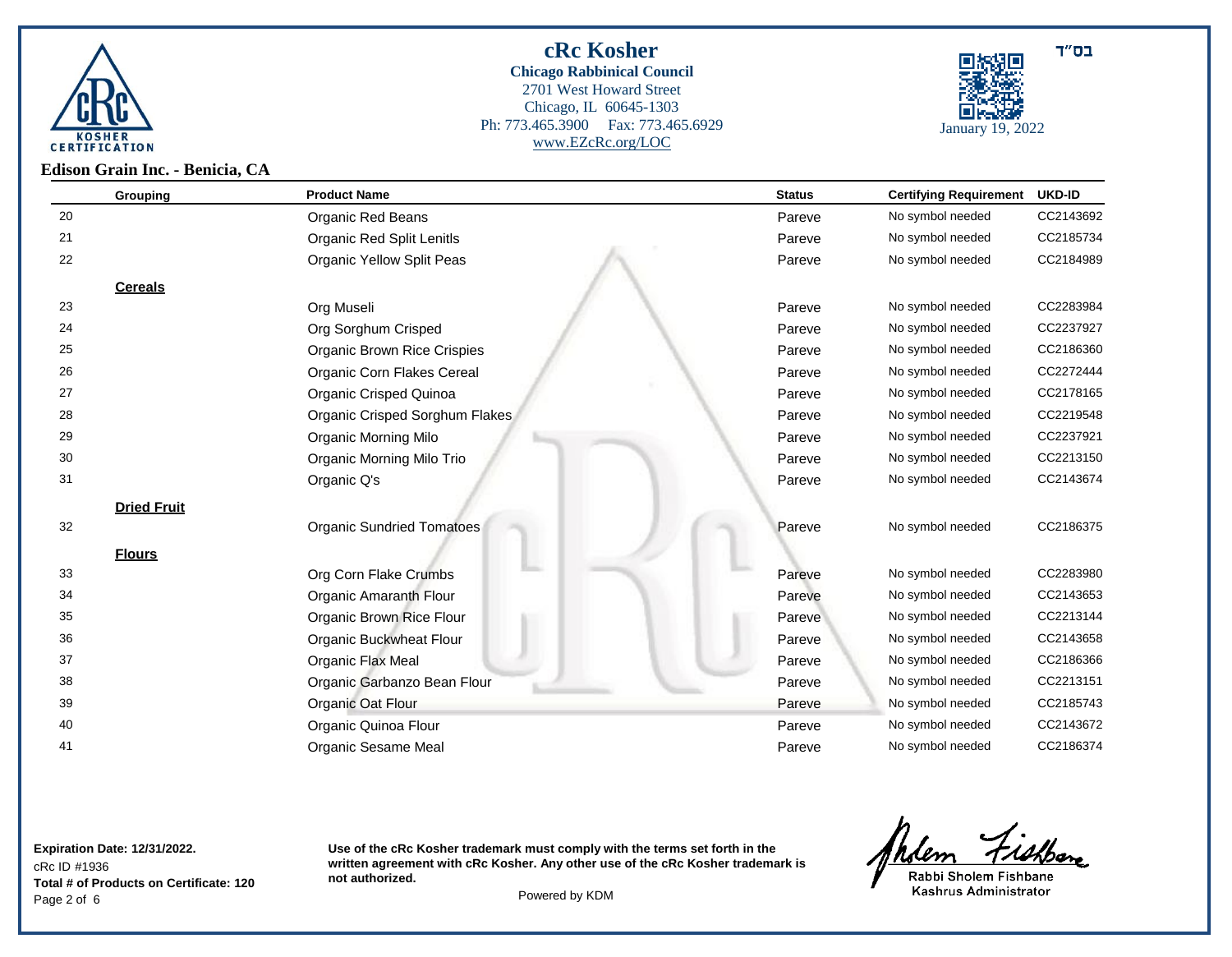



**Edison Grain Inc. - Benicia, CA**

| Grouping | <b>Product Name</b>                  | <b>Status</b> | <b>Certifying Requirement</b> | <b>UKD-ID</b> |
|----------|--------------------------------------|---------------|-------------------------------|---------------|
| 42       | Organic Sorghum Flour                | Pareve        | No symbol needed              | CC2143679     |
| Grains   |                                      |               |                               |               |
| 43       | Org Black Rice                       | Pareve        | No symbol needed              | CC2237914     |
| 44       | Org Sorghum Flakes                   | Pareve        | No symbol needed              | CC2237924     |
| 45       | Org White Popcorn                    | Pareve        | No symbol needed              | CC2283975     |
| 46       | Organic Amaranth                     | Pareve        | No symbol needed              | CC2185801     |
| 47       | Organic Amaranth Flakes              | Pareve        | No symbol needed              | CC2185735     |
| 48       | Organic Black Rice                   | Pareve        | No symbol needed              | CC2219547     |
| 49       | Organic Brown Basmati Rice           | Pareve        | No symbol needed              | CC2185736     |
| 50       | Organic Brown Rice                   | Pareve        | No symbol needed              | CC2143667     |
| 51       | Organic Buckwheat                    | Pareve        | No symbol needed              | CC2143656     |
| 52       | <b>Organic Buckwheat Groats</b>      | Pareve        | No symbol needed              | CC2143657     |
| 53       | Organic Buckwheat Kasha- Dry Roasted | Pareve        | No symbol needed              | CC2170114     |
| 54       | Organic Canuhua                      | Pareve        | No symbol needed              | CC2186362     |
| 55       | Organic Corn Flour                   | Pareve        | No symbol needed              | CC2143660     |
| 56       | Organic Corn Meal                    | Pareve        | No symbol needed              | CC2143659     |
| 57       | Organic Crisped Brown Rice           | Pareve        | No symbol needed              | CC2178166     |
| 58       | <b>Organic Millet</b>                | Pareve        | No symbol needed              | CC2143665     |
| 59       | Organic Millet - Hulled              | Pareve        | No symbol needed              | CC2186368     |
| 60       | <b>Organic Morning Milo</b>          | Pareve        | No symbol needed              | CC2205795     |
| 61       | Organic Oat Bran                     | Pareve        | No symbol needed              | CC2143664     |
| 62       | Organic Oat Flakes                   | Pareve        | No symbol needed              | CC2143663     |
| 63       | <b>Organic Oats Quick</b>            | Pareve        | No symbol needed              | CC2185741     |
| 64       | Organic Oats Regular Rolled          | Pareve        | No symbol needed              | CC2185740     |
| 65       | <b>Organic Oats Steel Cut</b>        | Pareve        | No symbol needed              | CC2185742     |

cRc ID #1936 **Expiration Date: 12/31/2022.** Page 3 of 6 Powered by KDM **Total # of Products on Certificate: 120**

**Use of the cRc Kosher trademark must comply with the terms set forth in the written agreement with cRc Kosher. Any other use of the cRc Kosher trademark is not authorized.**

Andem Fishban

Rabbi Sholem Fishbane Kashrus Administrator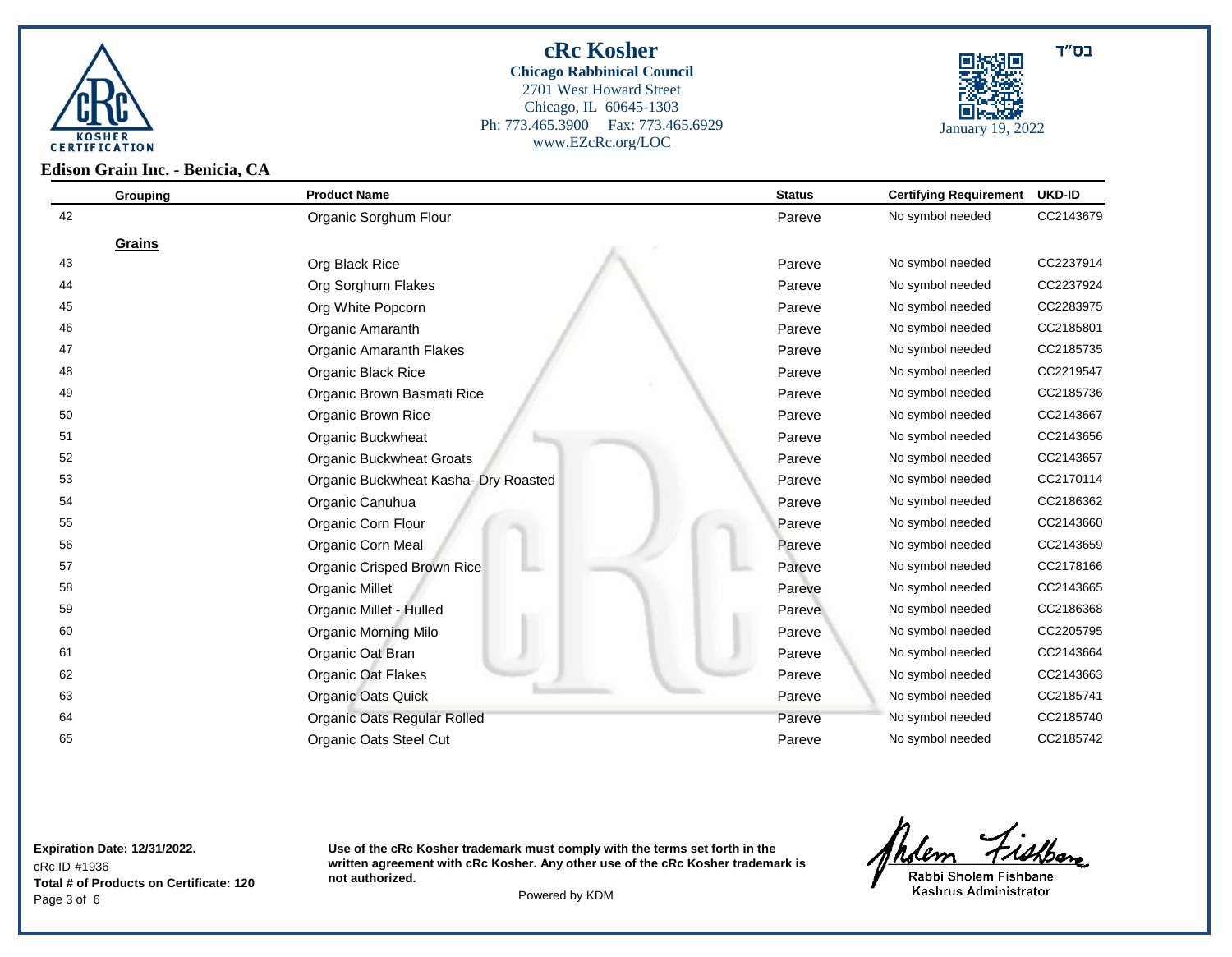



**Grouping Product Name Status Certifying Requirement UKD-ID** Organic Psyllium Husk Pareve No symbol needed CC2184994 Organic Quinoa Pareve No symbol needed CC2143671 Organic Quinoa Black Pareve No symbol needed CC2185746 Organic Quinoa Bran Pareve No symbol needed CC2170115 Organic Quinoa Flakes Pareve No symbol needed CC2143673 Organic Quinoa Golden Pareve No symbol needed CC2185747 Organic Quinoa Red Pareve No symbol needed CC2185748 Organic Quinoa Tri Color Pareve No symbol needed CC2185749 Organic Rice Pareve No symbol needed CC2143666 Organic Rice Flour Pareve No symbol needed CC2143668 Organic Sorghum Pareve No symbol needed CC2143678 Organic Sorghum Berries Pareve No symbol needed CC2213149 Organic Sorghum Flakes Pareve No symbol needed CC2216655 **Organic White Rice Pareve No symbol needed** CC2185751 Cross Cross Note and Transfer No symbol needed CC2185751 **Organic White Teff** Pareve No symbol needed CC2219549 **Organic Wild Rice Pareve No symbol needed** CC2199734 **Pareve No symbol needed** CC2199734 **Pastas** Org Alphabeto's Pareve No symbol needed CC2283983 **Org Sorghum Fusilli** Pareve No symbol needed CC2237923 Org Sorghum Penne Pareve No symbol needed CC2237922 Organic Quinoa Elbow Pareve No symbol needed CC2185803 Organic Quinoa Fusilli Pareve No symbol needed CC2185804 **State Contract Contract Contract CC2185805 CC2185805 Pareve No symbol needed** CC2185805 **88 Organic Quinoa Pasta** Pareve No symbol needed CC2143675 **Organic Quinoa Pasta - Shells** Pareve No symbol needed CC2213147

cRc ID #1936 **Expiration Date: 12/31/2022.** Page 4 of 6 Powered by KDM **Total # of Products on Certificate: 120**

**Use of the cRc Kosher trademark must comply with the terms set forth in the written agreement with cRc Kosher. Any other use of the cRc Kosher trademark is not authorized.**

<u>Milem Fishban</u>

Rabbi Sholem Fishbane Kashrus Administrator

בס"ד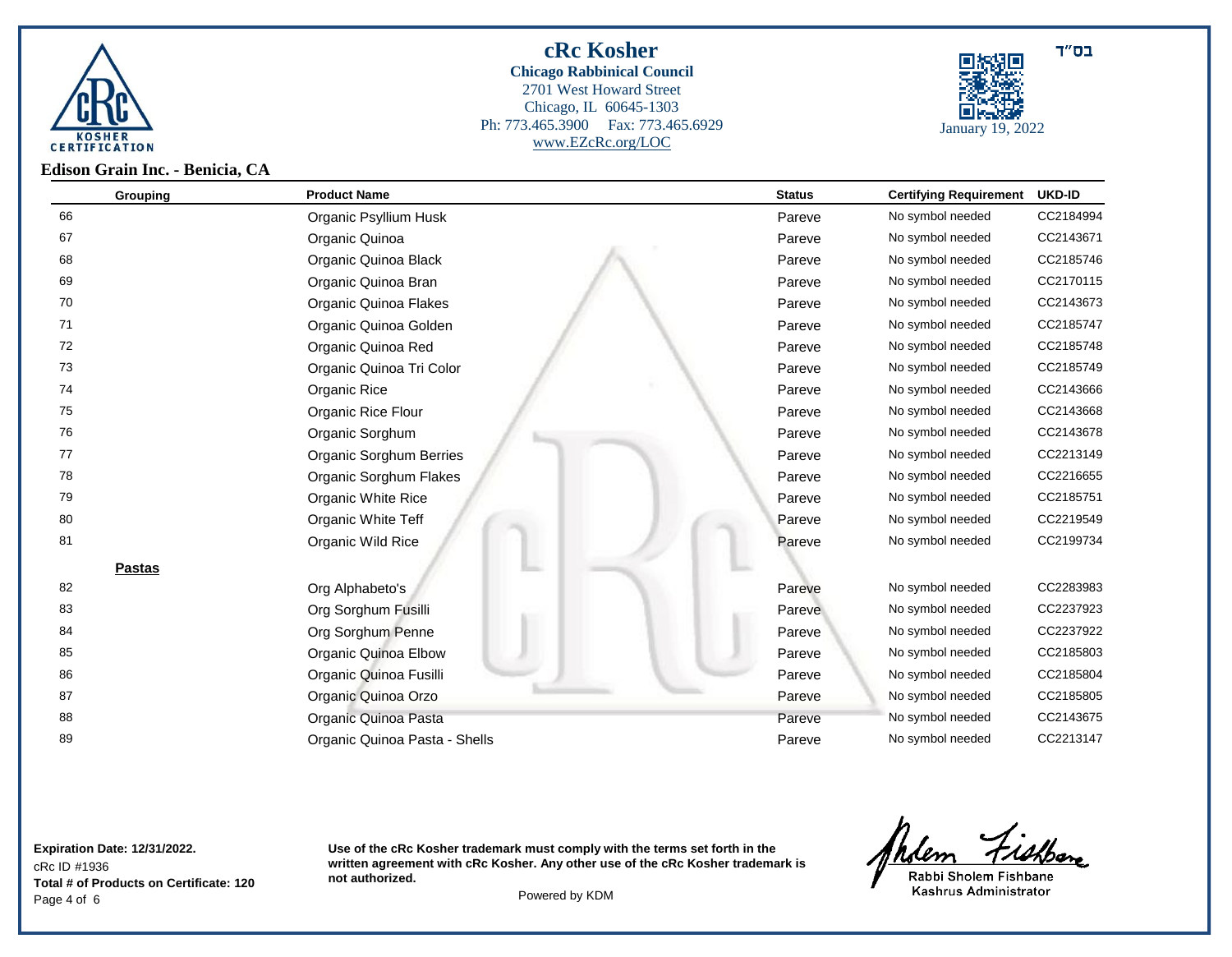



**Grouping Product Name Status Certifying Requirement UKD-ID** Organic Quinoa Penne Pareve No symbol needed CC2185806 **Organic Quinoa Spaghetti According the CC2185809** Pareve No symbol needed CC2185809 Organic Sorghum Fusilli Pareve No symbol needed CC2219544 **Organic Sorghum Penne** Pareve No symbol needed CC2219545 Organic Sorghum Spaghetti Pareve No symbol needed CC2219546 **Rice Org Brown Basmati** Pareve No symbol needed CC2283976 Org Brown Jasmine Rice Pareve No symbol needed CC2283978 **Org White Basmati Rice CC2083977 Pareve No symbol needed CC2283977**  Org White Jasmine RIce Pareve No symbol needed CC2283979 **Seeds (raw)** Organic Brown Flax Seeds Pareve No symbol needed CC2185761 **Organic Chia Black CC2185759 Organic Chia Black Pareve No symbol needed** CC2185759 Organic Chia Seeds Pareve No symbol needed CC2143702 **Organic Chia White Pareve No symbol needed** CC2185760 **Organic Flax Seed Pareve No symbol needed** CC2149029 **Organic Flax Seed Brown COMBING COMBINE COMBINE REGISTER** Pareve No symbol needed CC2186364 Organic Flax Seed Golden Pareve No symbol needed CC2186365 Organic Golden Flax Pareve No symbol needed CC2185762 Organic Hulled Hemp Hearts Pareve No symbol needed CC2272445 Organic Popcorn Multi-Color Pareve No symbol needed CC2185745 Organic Popcorn Yellow Pareve No symbol needed CC2185744 **110** Organic Poppy Seeds **Pareve No symbol needed** CC2170116 **11 111 Craanic Pumpkin Seeds Pareve No symbol needed** CC2143703 **112** Crganic Sesame-Back Seeds **Pareve No symbol needed** CC2143706

#### cRc ID #1936 **Expiration Date: 12/31/2022.** Page 5 of 6 Powered by KDM **Total # of Products on Certificate: 120**

**Use of the cRc Kosher trademark must comply with the terms set forth in the written agreement with cRc Kosher. Any other use of the cRc Kosher trademark is not authorized.**

Andem Fishen

Rabbi Sholem Fishbane Kashrus Administrator

בס"ד